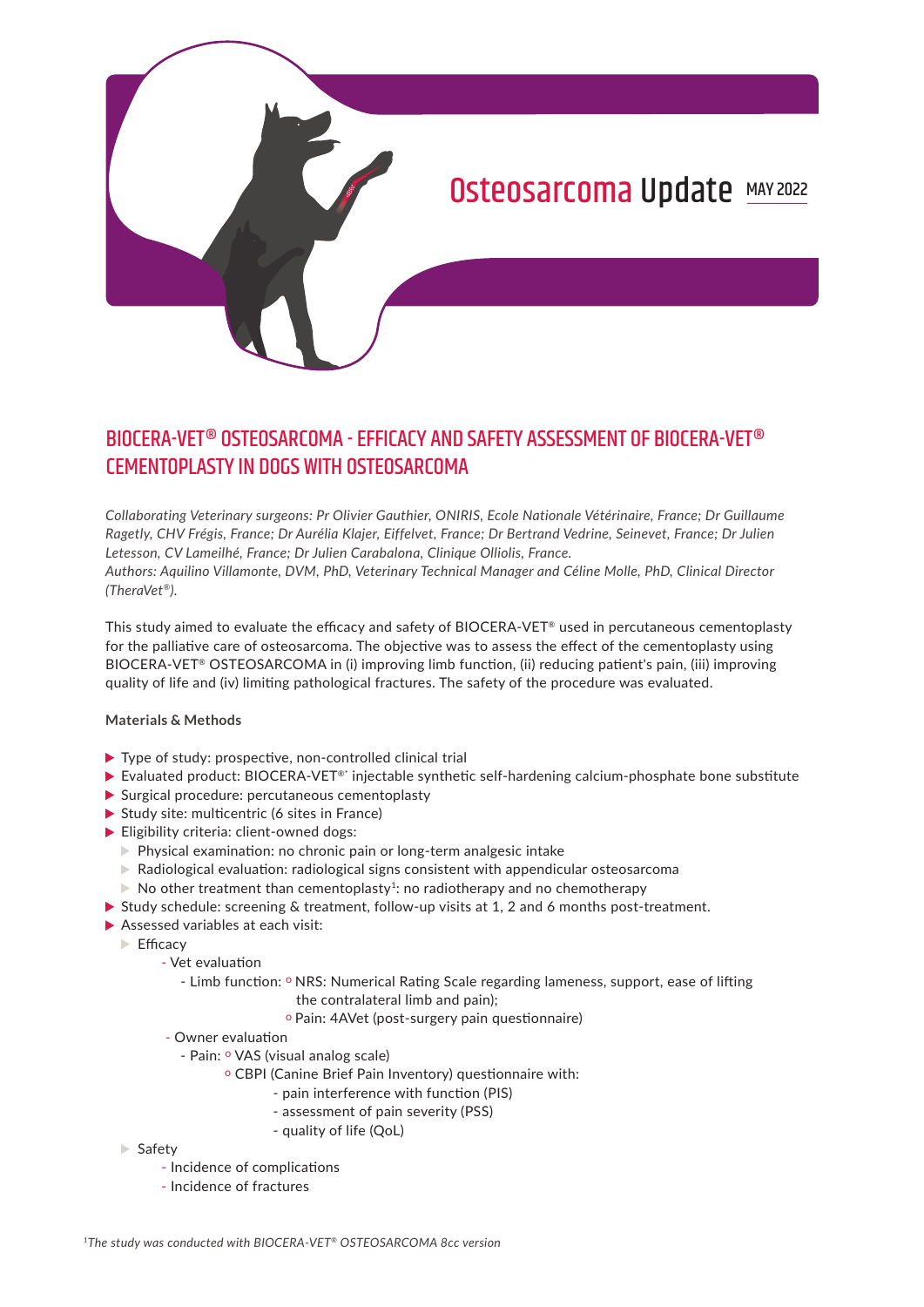

*1 In the context of this study, no concomitant treatment such as radiotherapy or chemotherapy was allowed. If negative progression of the animal was noted requiring another treatment, the dog was excluded of the study to proceed with the treatment at the sole discretion of the veterinarian.* 

### **Demographics**

- ▶ 12 patients treated
- Median weight: 40 kg ranging from 30 to 75 kg
- Medium, large and giant sized breeds e.g. Great Dane, Labrador retriever, German shepherd, Dogue de Bordeaux
- ▶ 6 appendicular sites affected



#### **Progression of patients**

The advanced stage lesions of some patients and the required non-concomitant chemo/radiotherapy inclusion criteria led to an increasing number of discontinued patients through the course of the clinical trial. Patients were either euthanized, died<sup>2</sup>, or left the study in order to start a more aggressive therapy protocol.

*2 Natural death related to the evolution of the osteosarcoma.* 



#### **Efficacy results**

Among the animals satisfying the different follow-up visits, an improvement of at least 10% of the score at inclusion for the limb function - evaluated by the veterinarian - using the NRS was observed in 18% of dogs immediately after treatment. Increasing percentages of responders were observed at later follow-up visits with 25%, 33% and 50% of patients responding to treatment respectively at 1, 2 and 6 months after treatment.

The pain assessment by the 4AVET questionary demonstrated that 30% of the dogs experienced a reduction of at least 10% immediately after treatment, 67% at one month, 50% at two months and a 100% improvement at 6 months.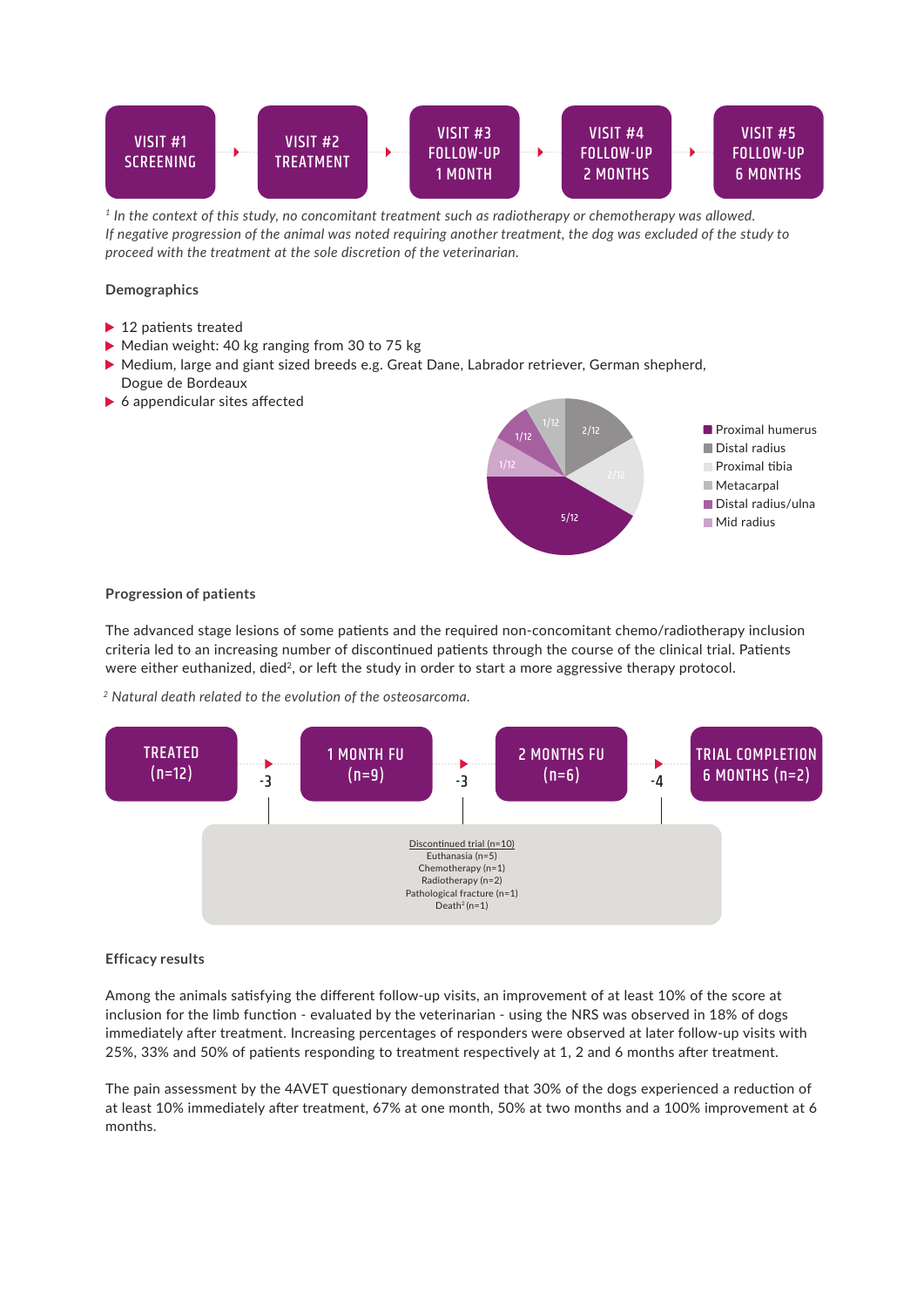

*\*n=12 including 2 missing data*

The pain evaluation by owners is also important to consider since it allows a pain assessment in the usual living conditions of the dog using VAS and CPBI questionnaires. Among the animals satisfying the different follow-up visits, 67% of the dogs at 1 month and 50% at 2 and 6 months experienced a reduction of at least 50% in VAS pain at inclusion. The same reduction levels were measured at 1 and 2 months with the pain severity (PSS) and with the pain interference with the function (PIS) scores of the CBPI, although slightly less<sup>3</sup>.

The QoL score was improved in 78% of the dogs at 1 month and 50% of the patients still showed an improvement at 2 and 6 months. The patients that discontinued the clinical trial due to the start of a different treatment plan and the patients subject of euthanasia showed an improvement of their QoL score for the majority of the follow-up evaluation until the last assessment.



*3 PIS: 33% at 1 month, 50% at 2 months and 0% at 6 months; PSS: 56% at 1 month, 50% at 2 months and 0% at 6 months.*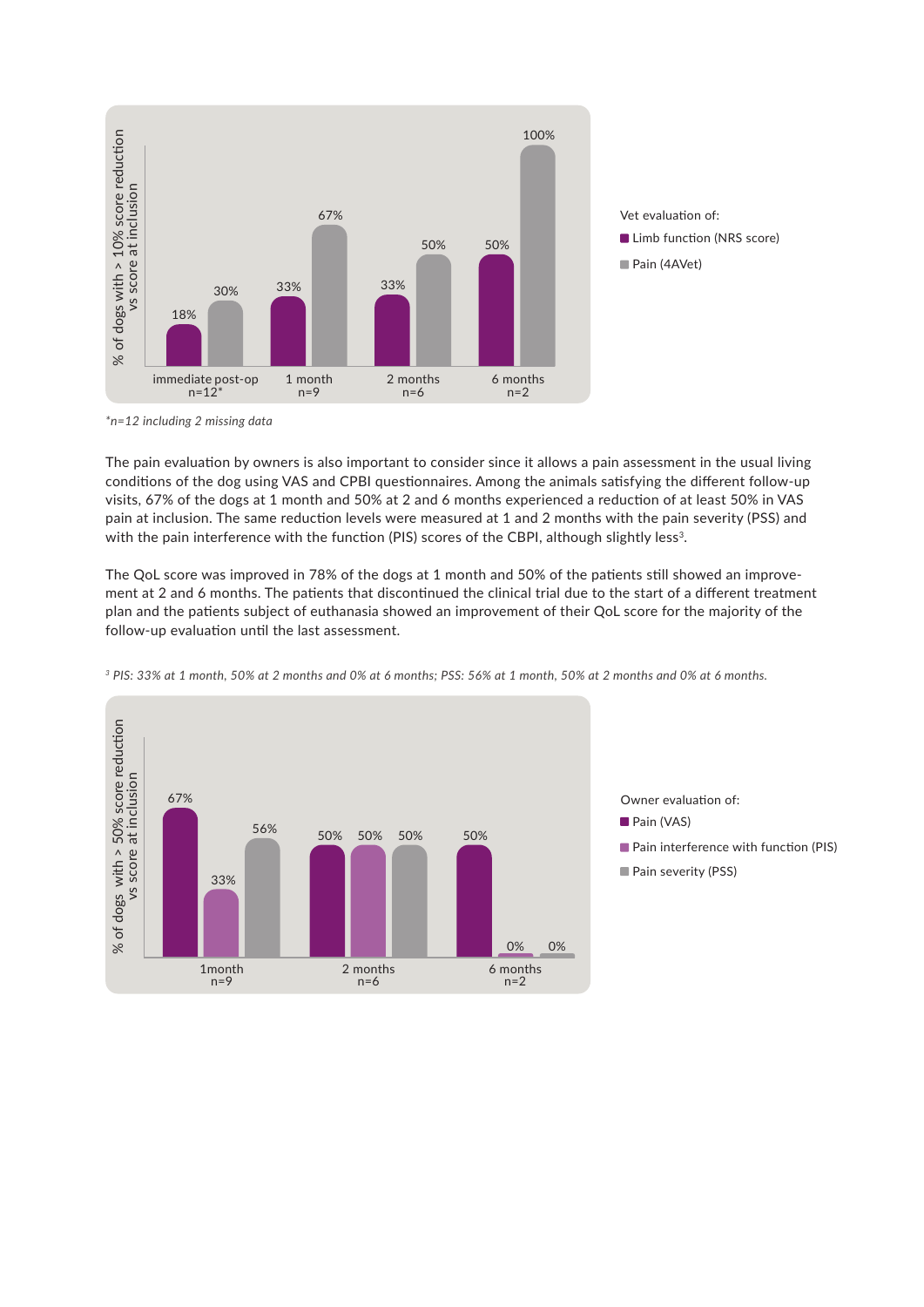

#### **Safety results**

Following the percutaneous BIOCERA-VET® cementoplasty, 3 complications (25%) were reported:

- Surgical site infection  $n=1$
- Swelling at surgical site  $n=1$
- $\blacktriangleright$  Pathological fracture n=1



When comparing our safety results to a similar approach of cementoplasty performed with PMMA (polymethyl methacrylate) in a multimodal management of canine osteosarcoma, complication rate reached 75% (including wound swelling, surgical site infection, exacerbation of the lameness, thromboembolism in combination with cough and anemia) for only limited benefit on lameness<sup>4</sup>. Furthermore, the fracture incidence of 8% in the BIOCERA-VET® study compares very favorably with the ~40%<sup>5</sup> incidence of fractures in canine osteosarcoma. (i.e. treated medically)